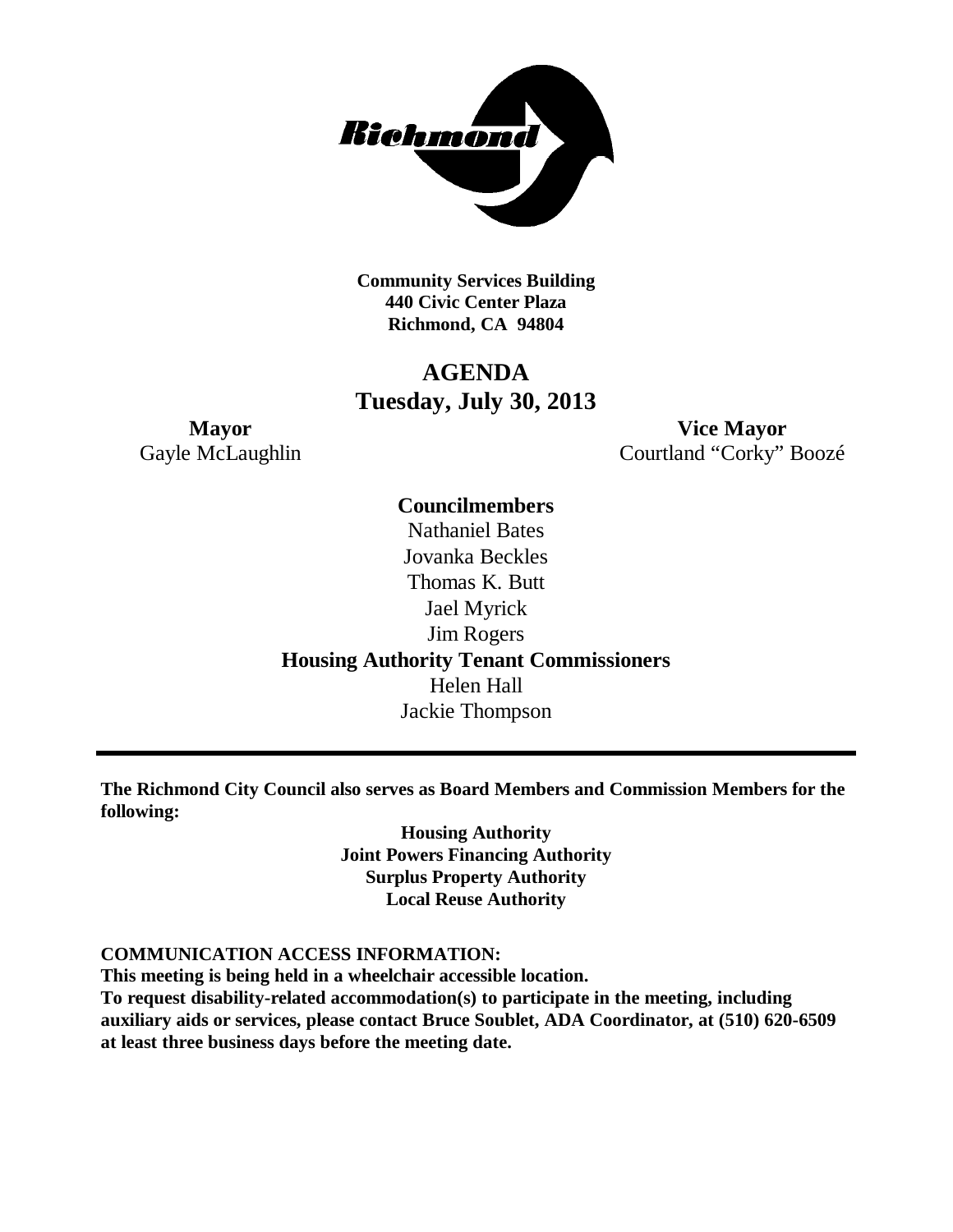# **MEETING PROCEDURES**

The City of Richmond encourages community participation at its City Council meetings and has established procedures that are intended to accommodate public input in a timely and time-sensitive way. As a courtesy to all members of the public who wish to participate in City Council meetings, please observe the following procedures:

**PUBLIC COMMENT ON AGENDA ITEMS:** Anyone who desires to address the City Council on items appearing on the agenda must complete and file a pink speaker's card with the City Clerk **prior** to the City Council's consideration of the item. Once the City Clerk has announced the item and discussion has commenced, no person shall be permitted to speak on the item other than those persons who have submitted their names to the City Clerk. Your name will be called when the item is announced for discussion. **Each speaker will be allowed TWO (2) MINUTES to address the City Council on NON-PUBLIC HEARING items listed on the agenda.**

**OPEN FORUM FOR PUBLIC COMMENT:** Individuals who would like to address the City Council on matters not listed on the agenda or on **Presentations, Proclamations and Commendations, Report from the City Attorney, or Reports of Officers** may do so under Open Forum. All speakers must complete and file a pink speaker's card with the City Clerk **prior** to the commencement of Open Forum. **The amount of time allotted to individual speakers shall be determined based on the number of persons requesting to speak during this item. The time allocation for each speaker will be as follows: 15 or fewer speakers, a maximum of 2 minutes; 16 to 24 speakers, a maximum of 1 and one-half minutes; and 25 or more speakers, a maximum of 1 minute.**

### **SPEAKERS ARE REQUESTED TO OCCUPY THE RESERVED SEATS IN THE FRONT ROW BEHIND THE SPEAKER'S PODIUM AS THEIR NAME IS ANNOUNCED BY THE CITY CLERK.**

**CONSENT CALENDAR:** Consent Calendar items are considered routine and will be enacted, approved or adopted by one motion unless a request for removal for discussion or explanation is received from the audience or the City Council. A member of the audience requesting to remove an item from the Consent Calendar must complete and file a speaker's card with the City Clerk **prior to the City Council's consideration of Agenda Review.** An item removed from the Consent Calendar may be placed anywhere on the agenda following the City Council's agenda review.

Any law enforcement officer on duty or whose service is commanded by the presiding officer shall be Sergeant-at-Arms of the Council meetings. He/she, or they, shall carry out all orders and instructions given by the presiding officer for the purpose of maintaining order and decorum at the Council meetings (City Council Rules of Procedure and Order Section III F, RMC Section 2.12.030).

**\*\*\*\*\*\*\*\*\*\*\*\*\*\*\*\*\*\*\*\*\*\*\*\*\*\*\*\*\*\*\*\*\*\*\*\*\*\*\*\*\*\*\*\*\*\*\*\*\*\*\*\*\*\*\*\*\*\***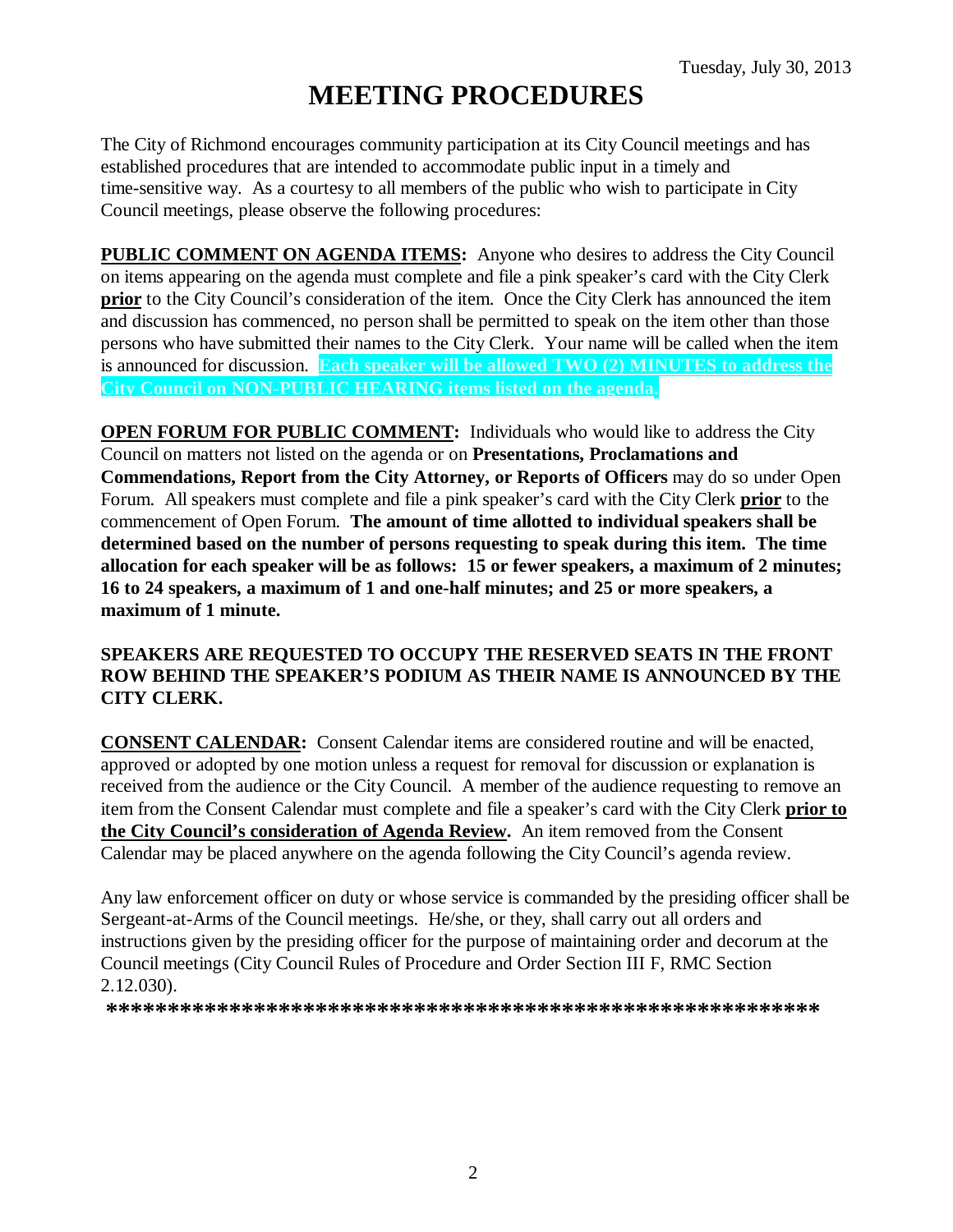### **EVENING OPEN SESSION**

5:00 p.m.

### **A. ROLL CALL**

### **B. PUBLIC COMMENT**

### **C. ADJOURN TO CLOSED SESSION**

### **CLOSED SESSION**

Shimada Room of the Community Services Building

### **A. CITY COUNCIL**

#### **A-1.** CONFERENCE WITH LABOR NEGOTIATORS (Government Code Section 54957.6):

Agency designated representatives: Bill Lindsay, Jack Hughes, Lisa Stephenson, and Bruce Soublet Employee organization: International Federation of Professional Technical Employees (IFPTE), Local 21

### **A-2.** CONFERENCE WITH REAL PROPERTY NEGOTIATOR (Government Code Section 54956.8):

Property: Port of Richmond General Warehouse Agency negotiators: Jim Matzorkis and Bill Lindsay Negotiating parties: Golden State Power Group and MSH Group

Property: Port of Richmond Terminal One Agency negotiators: Bill Lindsay, Jim Matzorkis, and Richard Mitchell Negotiating parties: KB-Bakewell Richmond Venture, Sares/Regis, and Suzhou Weibang Property Management, LLC

**A-3.** CONFERENCE WITH LEGAL COUNSEL - ANTICIPATED LITIGATION (Significant exposure to litigation pursuant to Subdivision (b) of Government Code Section 54956.9):

One Case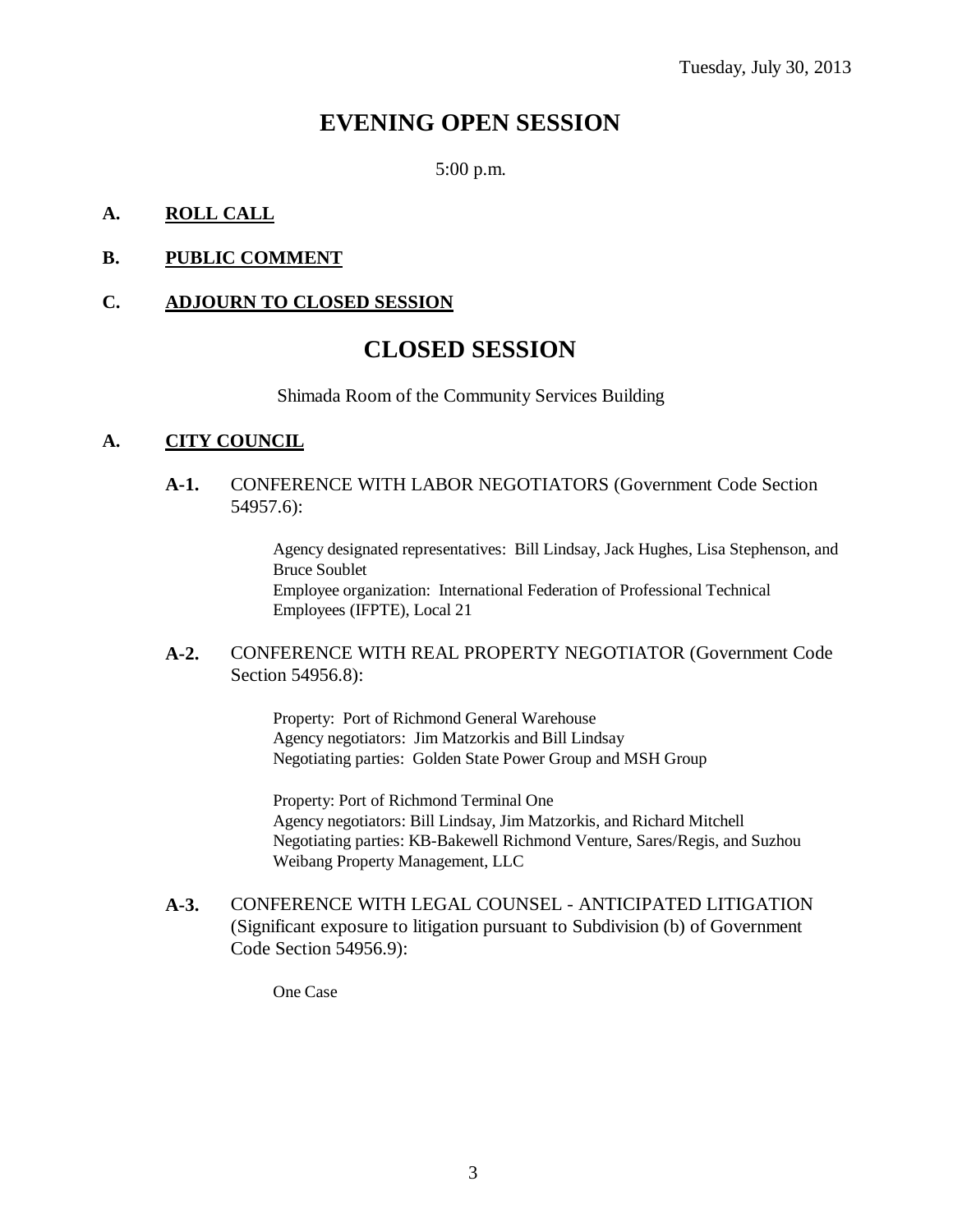## **SPECIAL MEETING OF THE SUCCESSOR AGENCY TO THE RICHMOND COMMUNITY REDEVELOPMENT AGENCY AND RICHMOND CITY COUNCIL**

6:30 p.m.

- **A. PLEDGE TO THE FLAG**
- **B. ROLL CALL**
- **C. STATEMENT OF CONFLICT OF INTEREST**
- **D. AGENDA REVIEW**

### **E. PRESENTATIONS, PROCLAMATIONS, AND COMMENDATIONS**

- **E-1.** PROCLAMATION welcoming Grocery Outlet Bargain Market to Richmond Vice Mayor Boozé (620-6593) and Mayor McLaughlin (620-6503). **This item was continued from the July 23, 2013, meeting.**
- **E-2.** PROCLAMATION in recognition of National Night Out that will be held Tuesday, August 6, 2013, in the City of Richmond - Vice Mayor Booze (620- 6514) and Mayor McLaughlin (620-6503).

### **F. REPORT FROM THE CITY ATTORNEY OF FINAL DECISIONS MADE AND NON-CONFIDENTIAL DISCUSSIONS HELD DURING CLOSED SESSION**

### **G. OPEN FORUM FOR PUBLIC COMMENT**

### **H. SUCCESSOR AGENCY TO THE RICHMOND COMMUNITY REDEVELOPMENT AGENCY CONSENT CALENDAR**

**H-1.** ADOPT a resolution approving a contract amendment with Nichols Consulting Engineers, Chtd. to perform soil-gas sampling and analysis as part of the approved State Department of Toxic Substances Control (DTSC) Work Plan at certain locations in Marina Bay, increasing the contract amount by \$54,810 for a total amount not to exceed \$197,236 - Successor Agency to the Richmond Community Redevelopment Agency (Patrick Lynch/Craig Murray 307-8140).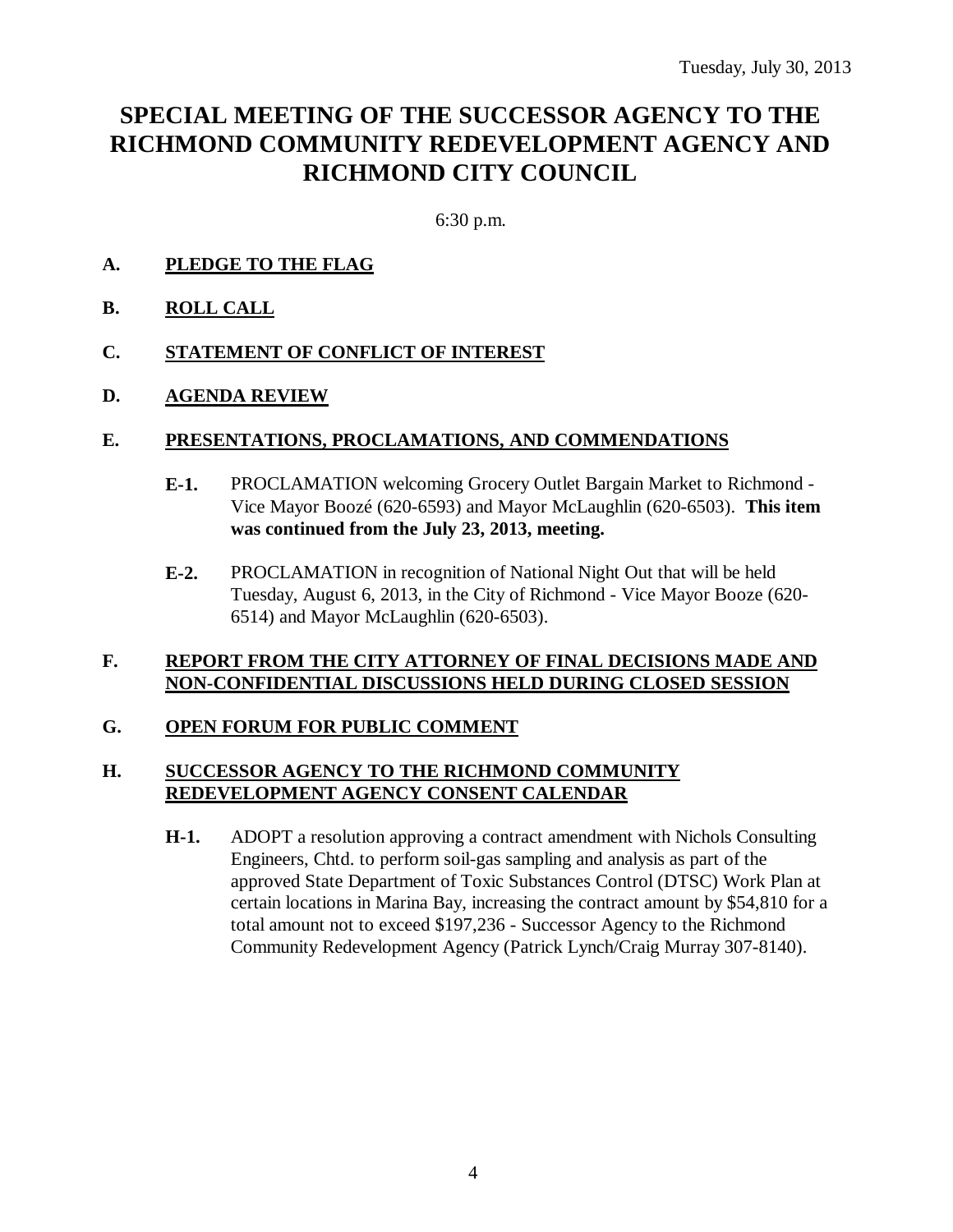- **H-2.** ADOPT a resolution approving amendments to contracts with Eagle Environmental Construction (EEC) for: (1) abatement, demolition, and historic structures relocation, increasing the contract amount by \$100,000 for a total of \$4,465,000; and (2) soil remediation activities, increasing the contract amount by \$1,200,000 for a total amount of \$2,499,987; and (3) with PES Environmental, Inc. acting as the City of Richmond's owner's representative providing project oversight and monitoring, increasing the contract amount by \$700,000 for a total amount of \$1,400,000. The requested amendments will also extend contract terms to December 2015 (This item was reviewed and recommended for approval by the Finance Committee at its July 12, 2013, meeting) - Housing and Community Development (Patrick Lynch 307-8140).
- **H-3.** ADOPT a resolution approving an amendment to a contract with Holland and Knight, LLP to continue to provide environmental legal services for the Miraflores Housing Development, increasing the contract amount by \$75,000, for a total amount of \$200,000, and extending the term through December 2015 (This item was reviewed and recommended for approval by the Finance Committee at its July 12, 2013, meeting) - Housing and Community Development (Partrick Lynch 307-8140).
- **H-4.** APPROVE a joint resolution of the City Council and the Successor Agency authorizing the application for grant funds from the California Department of Housing and Community Development's (HCD) Infill Infrastructure Grant Program in an amount not to exceed \$4,000,000 to be used for certain fees and costs related to the development of the Miraflores Affordable Senior Housing Development Project - Housing and Community Development (Patrick Lynch 307-8140).

### **I. CITY COUNCIL CONSENT CALENDAR**

- **I-1.** ADOPT a resolution accepting a new subdivision improvement agreement (SIA) transferring obligations to complete subdivision improvements in the Pinole Point Business Park (Subdivision 8414) from Richmond Pinole Point Properties, Inc. to Richmond Pinole Point Industrial, LLC - Engineering Services Department (Alan Wolken/Steven Tam 307-8137).
- **I-2.** APPROVE the recommendations of the Community and Information Panel to award \$50,000 in funds provided by Veolia Environmental Services in North Richmond as a hazardous waste facility license fee to 11 non-governmental organizations providing services to residents in the Iron Triangle and North Richmond communities selected via a competitive grant process - City Manager's Office (Bill Lindsay/LaShonda White 620-6512).
- **I-3.** ADOPT a resolution to accept and appropriate \$45,000 in grant funds from the Association of Bay Area Governments (ABAG) to complete funding for construction of the Bay Trail from Ferry Point Tunnel to Cutting Boulevard - Engineering Services Department (Joel Camacho/Alan Wolken 307-8091).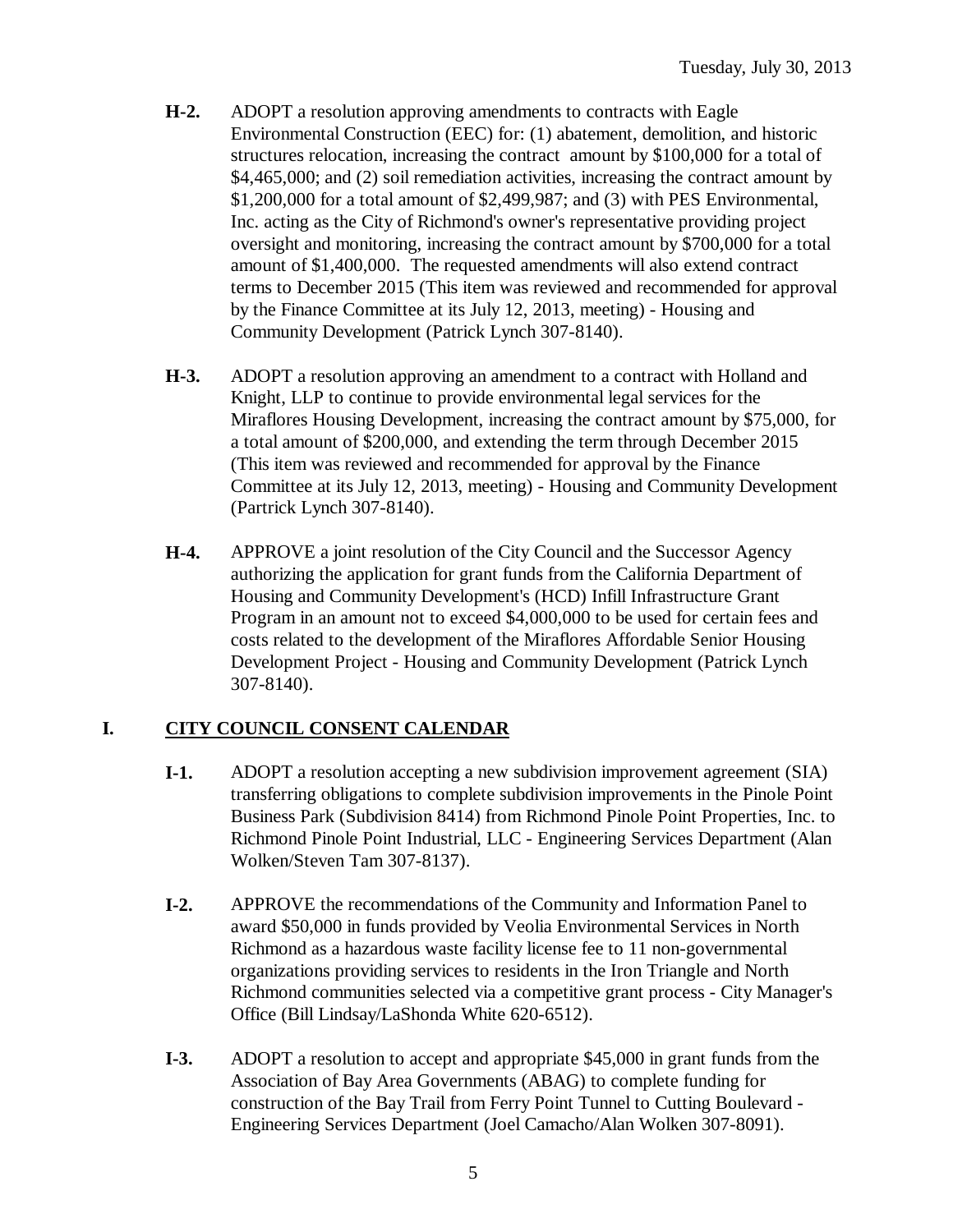- **I-4.** AUTHORIZE the city manager to execute a Cooperative Funding Agreement with the East Bay Regional Park District, providing \$18,250 in City funds to pay for design revisions to the Atlas Road bridge structure - City Manager's Office (620-6512).
- **I-5.** APPROVE the purchase of the pre-fabricated restroom building from CXT Inc. Precast Products to be placed at Booker T. Anderson Park (BTA) in an amount not to exceed \$120,673.41, and APPROVE a contract with McNabb Construction Inc. for the demolition and site preparation for this new restroom building at BTA in an amount not to exceed \$20,697.60, which includes a 10% city-controlled cost contingency. The contract term will be from August 1, 2013, to June 30, 2014 - Public Works Department (Yader A. Bermudez 231-3008).
- **I-6.** ADOPT an ordinance (second reading) to establish wages, salaries, and compensation for the classifications represented by the International Association of Firefighters (IAFF Local 188) in the City's classified service, and repealing Ordinance No. 43-06 N.S. On June 25, 2013, the parties reached a Tentative Agreement, which extends the current MOU until June 30, 2016, and provides salary increases in 2013, 2014, and 2015 - Human Resources Management Department (Lisa Stephenson 620-6600).
- **I-7.** ADOPT a resolution authorizing the City of Richmond to enter into a two-year agreement with the Association of Bay Area Governments (ABAG) allowing the San Francisco Estuary Partnership (SFEP) to implement a Green Street Retrofit Project along San Pablo Avenue - Engineering Services Department (Chad Davisson/Lynne Scarpa 307-8091).
- **I-8.** ADOPT a resolution authorizing the extension of the letter of credit provided by Union Bank, N.A., relating to the Variable Rate Wastewater Revenue Refunding Bonds, Series 2008A; and approving the taking of all necessary actions in connection therewith - Finance Department (James Goins 620-6740).
- **I-9.** APPROVE an agreement with the Trust for Public Land (TPL) for construction of the Park Activation Project on the Richmond Greenway from 8th Street to Harbour Way, with the project scope to include a children's play area and community gardens - Public Works Department (Yader A. Bermudez 231-3008).
- **I-10.** APPROVE the purchase of Globe Manufacturing personal protective equipment for the 12 new firefighter trainees from L.N. Curtis & Sons in the amount of \$29,233.80 - Fire Department (Michael Banks 307-8041).
- **I-11.** ADOPT a resolution accepting \$300,000 in funds from the Bay Area Air Quality Management District Transportation Fund for Clean Air; APPROPRIATE these funds into the Fiscal Year 2013-2014 Budget; and APPROVE an amendment to the contract with TransMetro Inc. to continue transportation shuttle service operations through June 30, 2015, in an amount not to exceed \$300,000 - City Manager's Office (Bill Lindsay 620-6512).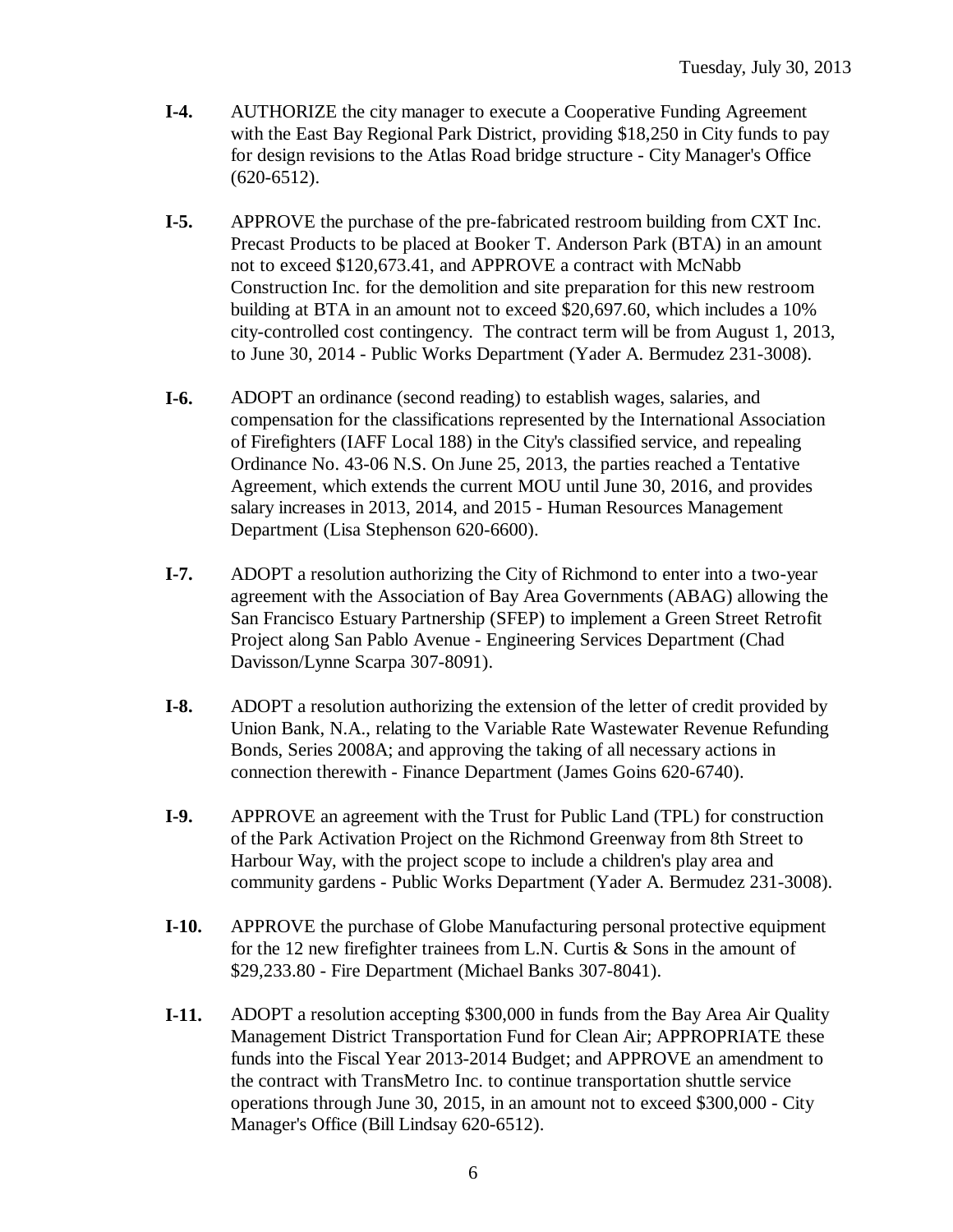- **I-12.** ADOPT a resolution authorizing staff to submit a request to the Metropolitan Transportation Commission, Regional Measure 2 Program, to provide funding for the construction of the "Overcoming Physical Barriers to Safe Transit Access Project" (Richmond/Ohlone Greenway Gap Closure Project) - Engineering Services Department (Alan Wolken/Joel Camacho 307-8091).
- **I-13.** APPROVE a contract with Architects MA to provide architectural and engineering services for the Family Justice Center Project in an amount not to exceed \$144,500, and for a term from August 2013 to December 2014 (This item was reviewed and recommended for approval by the Finance Committee at its July 12, 2013, meeting) - Police Department (Chief Chris Magnus 621-1802).
- **I-14.** APPROVE a second amendment to a three-year (2010-2013) contract with Du-All Safety, LLC, exercising a contract option to extend safety program compliance services for one-year covering Fiscal Year 2013-2014, in an amount not to exceed \$117,308 (This item was reviewed and recommended for approval by the Finance Committee at its July 12, 2013, meeting) - Human Resources Management Department (Kim Greer 620-6605).
- **I-15.** ADOPT a resolution approving a grant-funded contract with Vallier Design Associates Inc. to provide professional landscape and architectural design, engineering, project, and construction management services for the Miraflores Sustainable Community Greenbelt Project as part of the Miraflores Housing Development. The contract amount is \$450,000 and the term is through June 30, 2015 (This item was reviewed and recommended for approval by the Finance Committee at its July 12, 2013, meeting) - Housing and Community Development (Patrick Lynch 307-8140).
- **I-16.** APPROVE a grant-funded construction contract with Chrisp Company for construction of the Barrett Avenue Bike Lanes - Garrard Boulevard to San Pablo Avenue in the amount of \$352,845, with an additional City-controlled construction contingency not to exceed 10% of the contract cost, for a total budget of \$388,130 (This item was reviewed and recommended for approval by the Finance Committee at its July 12, 2013, meeting) - Engineering Services Department (Andy Yeung/Tawfic Halaby 621-1612).
- **I-17.** APPROVE a construction contract with W.R. Forde Associates in the amount of \$384,540, with a City-administered contingency and reserve not to exceed \$76,908, for the Bay Trail Gap Closure Ferry Point/Shipyard 3 Project (This item was reviewed and recommended for approval by the Finance Committee at its July 12, 2013, meeting) - Engineering Services Department (Alan Wolken/Joel Camacho 307-8091).
- **I-18.** APPROVE the minutes of the June 18, 2013, Regular City Council Meeting, and the June 25, 2013, Special City Council Meeting - City Clerk's Office (Diane Holmes 620-6513).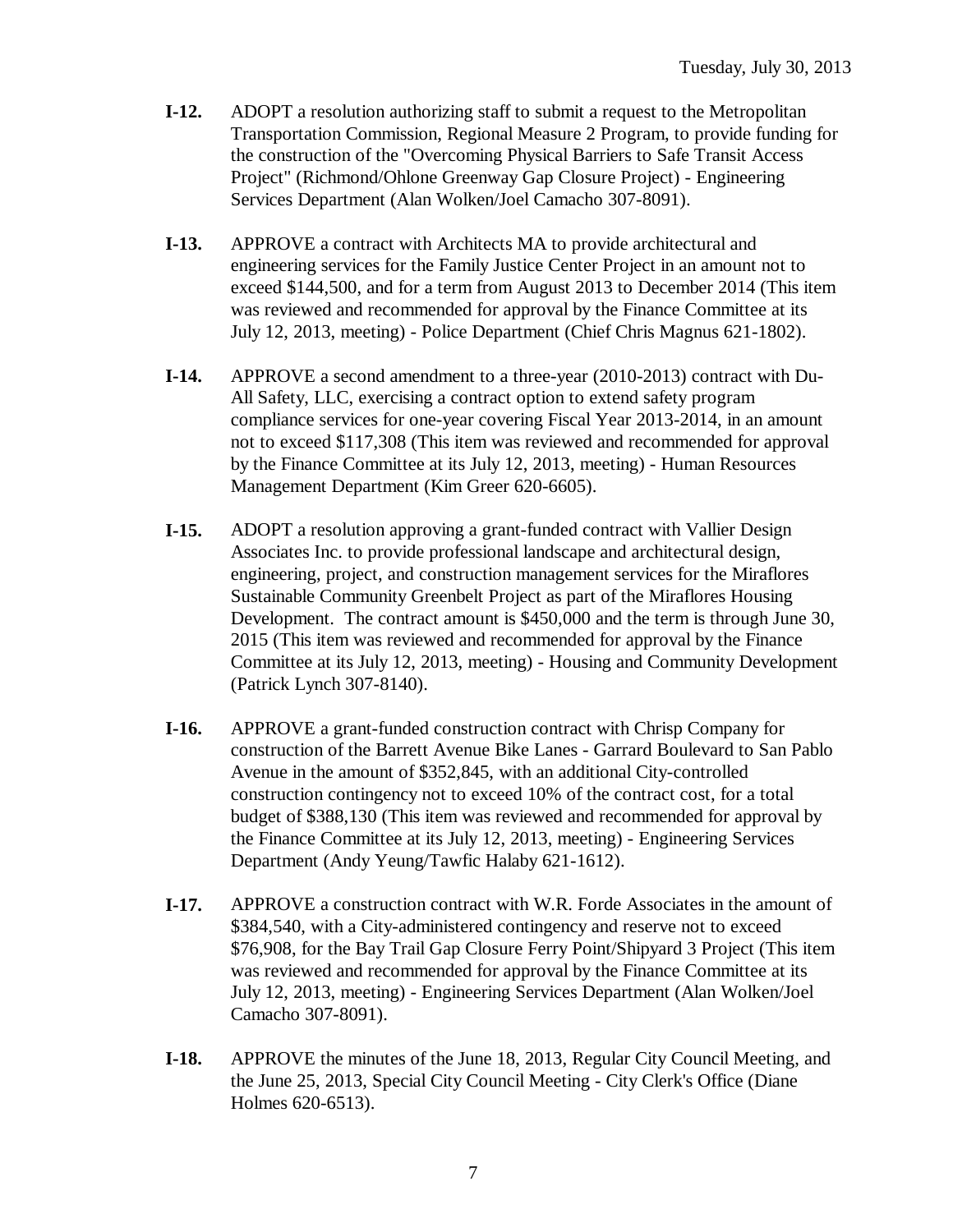- **I-19.** APPROVE an Assignment and Assumption Agreement with Upstream Point Molate, LLC for assignment of the Master Consulting Services Agreement with Terraphase Engineering, Inc. for the provision of environmental services at Point Molate - City Manager's Office (Bill Lindsay 620-6512).
- **I-20.** APPROVE the installation of four-way stop signs at nine intersections in the North and East and Belding/Woods Neighborhoods (This item was reviewed and recommended for approval by the Public Safety Committee at its July 18, 2013, meeting) - Engineering Services Department (Alan Wolken/Steven Tam 307- 8091).
- **I-21.** ADOPT a resolution approving a Memorandum of Understanding (MOU) between IFPTE Local 21 and the City of Richmond. The MOU will be effective from July 1, 2013, through June 30, 2016, and provides for a 2% annual salary increase each July 1 for the years 2013, 2014, and 2015 - Human Resources Management Department (Lisa Stephenson 620-6600).
- **I-22.** INTRODUCE an ordinance (first reading) to establish wages, salaries, and compensation for the classifications represented by the International Federation of Professional and Technical Employees (IFPTE Local 21) in the City's classified service, and repealing Ordinance No. 38-06 N.S. - Human Resources Management Department (Lisa Stephenson 620-6600).
- **I-23.** APPROVE the following new appointment to the Work Investment Board: Chudy E. Nnebe, appointment term as of July 30, 2013 - Mayor McLaughlin (620-6503).
- **I-24.** DIRECT staff to write a letter to Attorney General Eric Holder expressing the Richmond City Council's outrage over the verdict of the George Zimmerman case surrounding the killing of Trayvon Martin and urging him to prosecute the civil rights violations in this case - Mayor McLaughlin (620-6503).
- **I-25.** APPROVE travel by the city manager and port executive director to Zhoushan, China to attend the Ocean Forum being hosted by the City of Zhoushan on August 11-13, 2013, with all travel and meeting expenses paid for by the City of Zhoushan - Port Department/City Manager's Office (Jim Matzorkis 215-4600/Bill Lindsay 620-6512).
- **I-26.** ADOPT an ordinance (second reading) adding Chapter 2.65 to the Richmond Municipal Code entitled "Ban the Box" requiring any contractor or their subcontractors, lessee, and recipient of financial aid to refrain from any inquiries regarding employment applicants' prior criminal convictions - Councilmember Beckles (620-6568).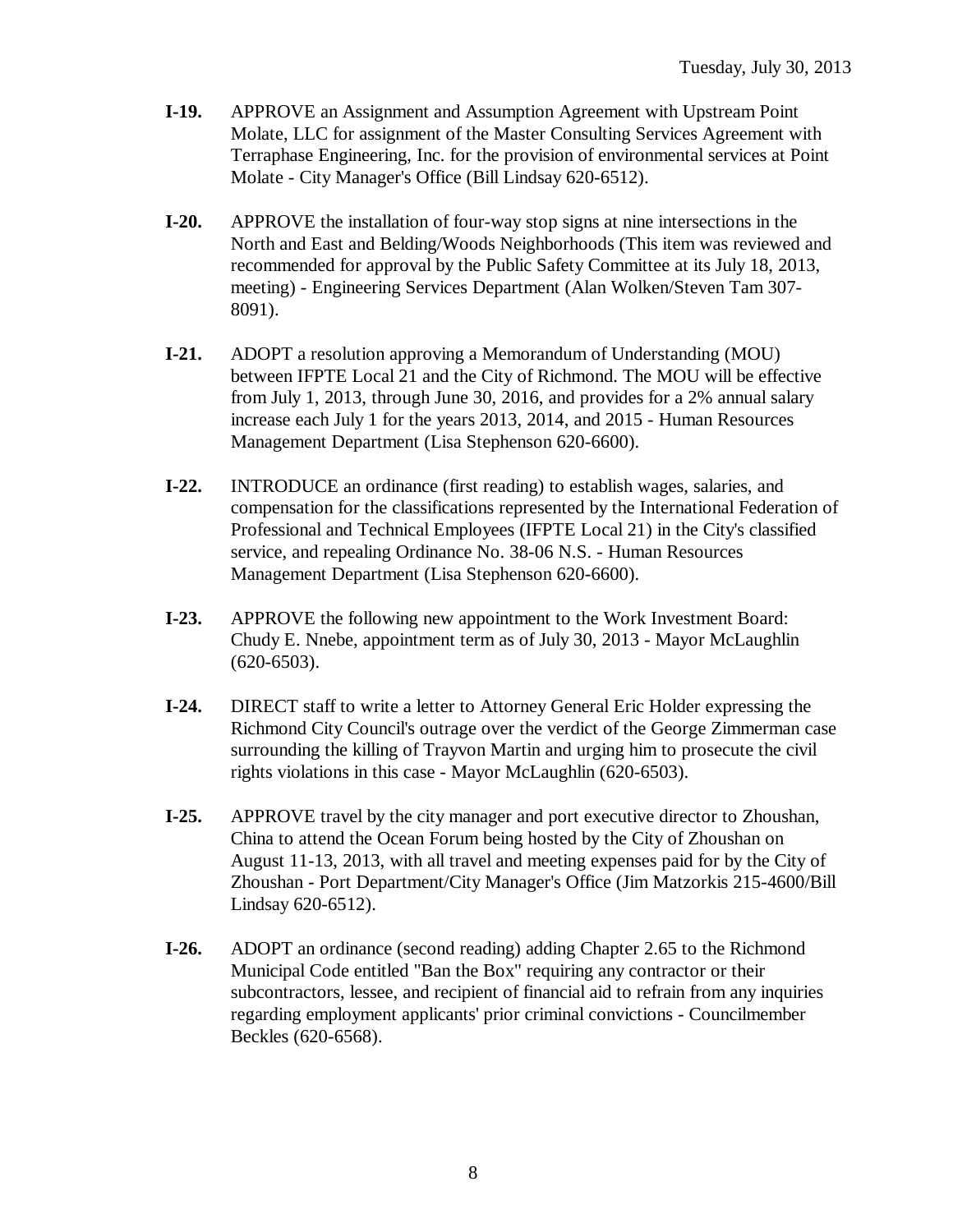**Should any of the following continued items be removed from the Consent Calendar, they will be heard immediately following the approval of the Consent Calendar. All other items removed from the Consent Calendar will be placed at the end of the agenda for consideration.**

- **I-27.** APPROVE an amendment to the standing purchase order with Bay Area Barricade for procuring traffic signs and lines materials, increasing the not-toexceed amount by \$50,000 for a total of \$100,000 during Fiscal Year 2013-14, and including an option to extend this purchase order at \$100,000 per year for an additional two years (This item was reviewed and recommended for approval by the Finance Committee at its July 12, 2013, meeting) - Public Works Department (Yader A. Bermudez 231-3008). **This item was continued from the July 16, 2013, meeting.**
- **I-28.** APPROVE the following re-appointments to the Historic Preservation Commission: Rosemary Corbin, incumbent, term expiring July 31, 2017; Sandy Genser-Maack, incumbent, term expiring July 31, 2017 - Mayor McLaughlin (620-6503). **This item was continued from the July 16, 2013, meeting**.
- **I-29.** APPROVE a contract with Central Striping Service, Inc. for materials and installation of new thermoplastic striping and marking on Cutting Boulevard between South 37th Street and Interstate I-80, in an amount not to exceed \$35,000 - Public Works Department (Yader A. Bermudez 231-3008). **This item was continued from the July 16, 2013, meeting.**

### **J. STUDY AND DIRECTION TO STAFF SESSION - (NOT PRIOR TO 7:00 P.M.)**

- **J-1.** DISCUSS and direct staff to investigate how to better coordinate services between departments within the City of Richmond and with Contra Costa Health Department for dealing with mold related issues in residential dwellings - Councilmember Myrick (620-6636). **This item was continued from the July 23, 2013, meeting.**
- **J-2.** DISCUSS findings and ADOPT a resolution expressing concerns about hazardous conditions at the Chevron Richmond refinery and DIRECT staff, including the Building Official and Fire Marshal, to immediately begin work to verify evidence to determine whether dangerous or unsafe conditions exist, and, if verified, to proceed expeditiously in accordance with all City and State laws - Mayor McLaughlin (620-6503) and Councilmembers Myrick and Beckles (620- 6581). **This item was continued from the July 23, 2013, meeting.**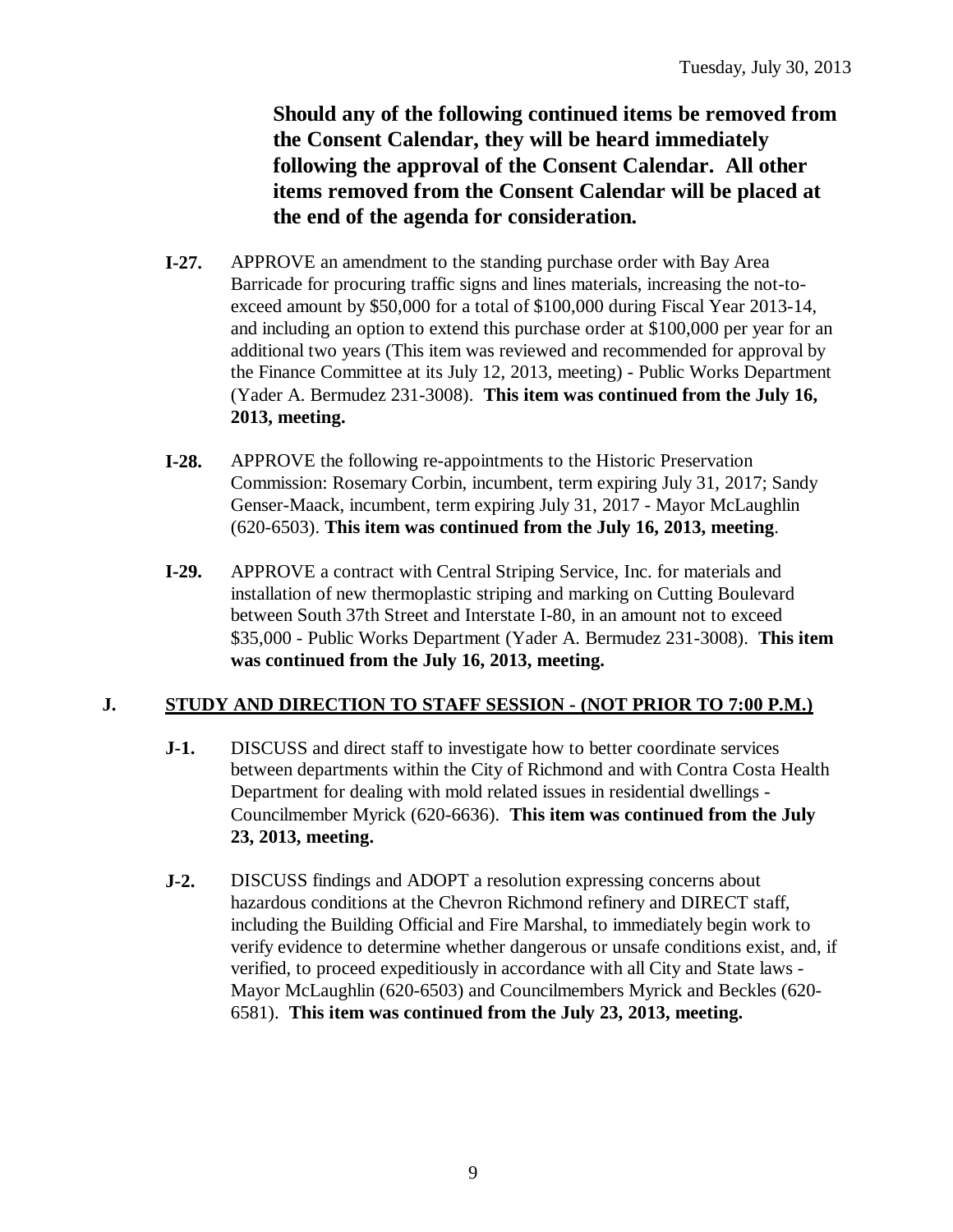### **K. PUBLIC HEARINGS - (NOT PRIOR TO 8:00 P.M.)**

- **K-1.** RECEIVE testimony regarding the proposed 2013 Annual Consolidated Action Plan, which outlines priorities and uses of Community Development Block Grant (CDBG), CDBG Program Income, Home Investment Partnership Program (HOME), HOME Program Income and NSP 1 and 3 funds; and ADOPT a resolution approving the 2013-2014 Annual Consolidated Action Plan - Housing and Community Development Agency (Patrick Lynch 307-8140).
- **K-2.** ADOPT a resolution approving the report on sewer service charges for Fiscal Year 2013-2014 allowing the sanitary and stormwater fees to be collected on the Annual 2013-2014 Tax Rolls - Engineering Services Department (Chad Davisson 307-8091).
- **K-3.** APPROVE the transfer of Richmond Compassionate Care's permit from a C-3 zone to a C-2 zone to operate as a medical marijuana collective at 425 South 2nd Street in substantial compliance with their application submitted on or about May 2, 2011 and again on April 16, 2013 - Police Department (Chief Chris Magnus 621-1802). **The public hearing was closed on June 18, 2013.**
- **K-4. CONTINUE to September 17, 2013**, a hearing to rename Western Drive north of I-580 to "Stenmark Drive" in recognition of Captain J. O. Stenmark's colorful contribution to the early history of Richmond - Councilmembers Butt (236-7435) and Rogers (867-5725).

### **L. ORDINANCES - (NOT PRIOR TO 8:30 P.M.)**

**L-1.** ADOPT an urgency ordinance declaring a 45-day moratorium on the acceptance, processing, and approval of applications for Second Hand Dealers, including but not limited to "Cash for Gold" businesses in any zoning district within the City - Planning and Building Services Department (Richard Mitchell 620-6706).

### **M. COUNCIL AS A WHOLE - (NOT PRIOR TO 8:45 P.M.)**

- **M-1.** RECEIVE a presentation and report from the National Research Center on the City of Richmond's 2013 Community Survey results, and PROVIDE direction to staff as appropriate - City Manager's Office (Bill Lindsay/LaShonda White 620- 6512). **This item was continued from the July 23, 2013, meeting.**
- **M-2.** DESIGNATE a voting delegate and alternate(s) to represent the City of Richmond at the Annual Business Meeting of the League of California Cities 2013 Annual Conference to be held September 18-20, 2013, at the Sacramento Convention Center, Sacramento, California - City Clerk's Office (Diane Holmes 620-6513).